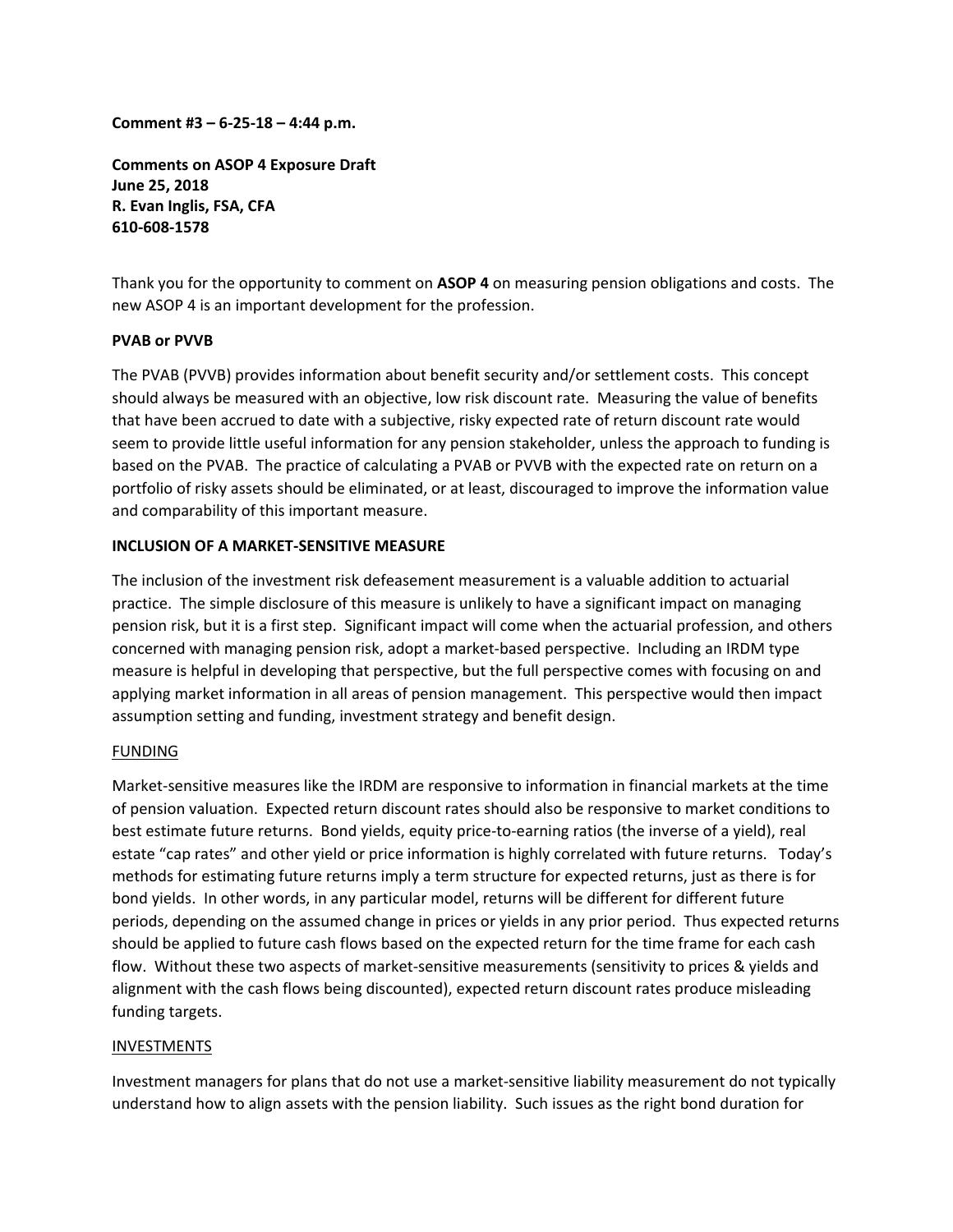reducing risk and the inflation‐sensitivity of the liability are not taken into account in designing portfolios which creates unnecessary asset‐liability risk for the pension plan sponsor.

## **BENEFITS**

The true risk and cost related to benefit provisions with guarantees (e.g. a 5% return on an account feature) or optionality (e.g. a COLA which fully reflects inflation up to 2%, and only ½ of inflation above 2%) are understood better in the context of market‐sensitive measurements, partly because the lack of potential for hedging these types of benefit promises is more apparent.

Anything the ASOPs can do to encourage this perspective will enhance the management of pension risk and reduce the potential for default on benefit payment promises and financial distress for plan sponsors.

# **POTENTIAL ISSUES WITH THE IRDM**

It's important to understand what "effectively settled" really means. It should be understood that "bond matching" exercises to determine discount rates are theoretical and cannot be replicated in the real world. Except for payments beyond 30 years, it is possible to match most expected pension payments precisely with Treasuries and Treasury STRIPS. However, acceptable matching can be achieved with corporate bonds in order to settle a pension obligation at a lower cost. There are a number of considerations applicable to settling a pension obligation with corporate bonds.

- Investment management fees. Any "settlement" based on the creation of an investment portfolio will require that a management fee be paid or that the expense of managing the portfolio be paid directly. These fees are likely to be in the range of 10 bps – 80 bps, depending on the size of the plan and other factors, and will decrease the effective yield on the portfolio.
- Availability of bonds in the two highest rating categories. It is not possible to create a portfolio of AA and AAA bonds with cash flows that match payments for most pension plans because of the small number of bonds in these rating categories. Also, many of these bonds are not available for purchase because they are so often held to maturity by investors like insurance companies. Or, they may not be available for purchase in the market in the quantity needed to fully fund the liability, especially for larger plans.
- Availability of bonds that mature 10‐20 years in the future. It is particularly challenging to find bonds that mature beyond 10, but less than 20 years in the future. Corporate bonds are typically only issued with 10 year maturity or 30 year maturity. Real world matching portfolios are usually short exposure in the 10‐20 year range and long exposure in the 22‐30 year range.
- Reinvestment risk. Bonds are not generally available to fund cash flows beyond 30 years. In addition, bond portfolio cash flows do not typically match the expected payments from a pension plan precisely because the structure of bond payments (small coupons paid until the final debt is paid at maturity) does not align well with a typical pension payment profile (relatively high in the first year, growing some for several years and then gradually decreasing to zero over many years). That means that coupons must be reinvested at a yield which is not known at the time of the original portfolio construction.
- Transaction costs and holding cash. There is an initial cost to creating a portfolio due to illiquidity in the corporate bond market. Because bond portfolio payments do not align precisely with expected pension payments and because expected payments change over time, it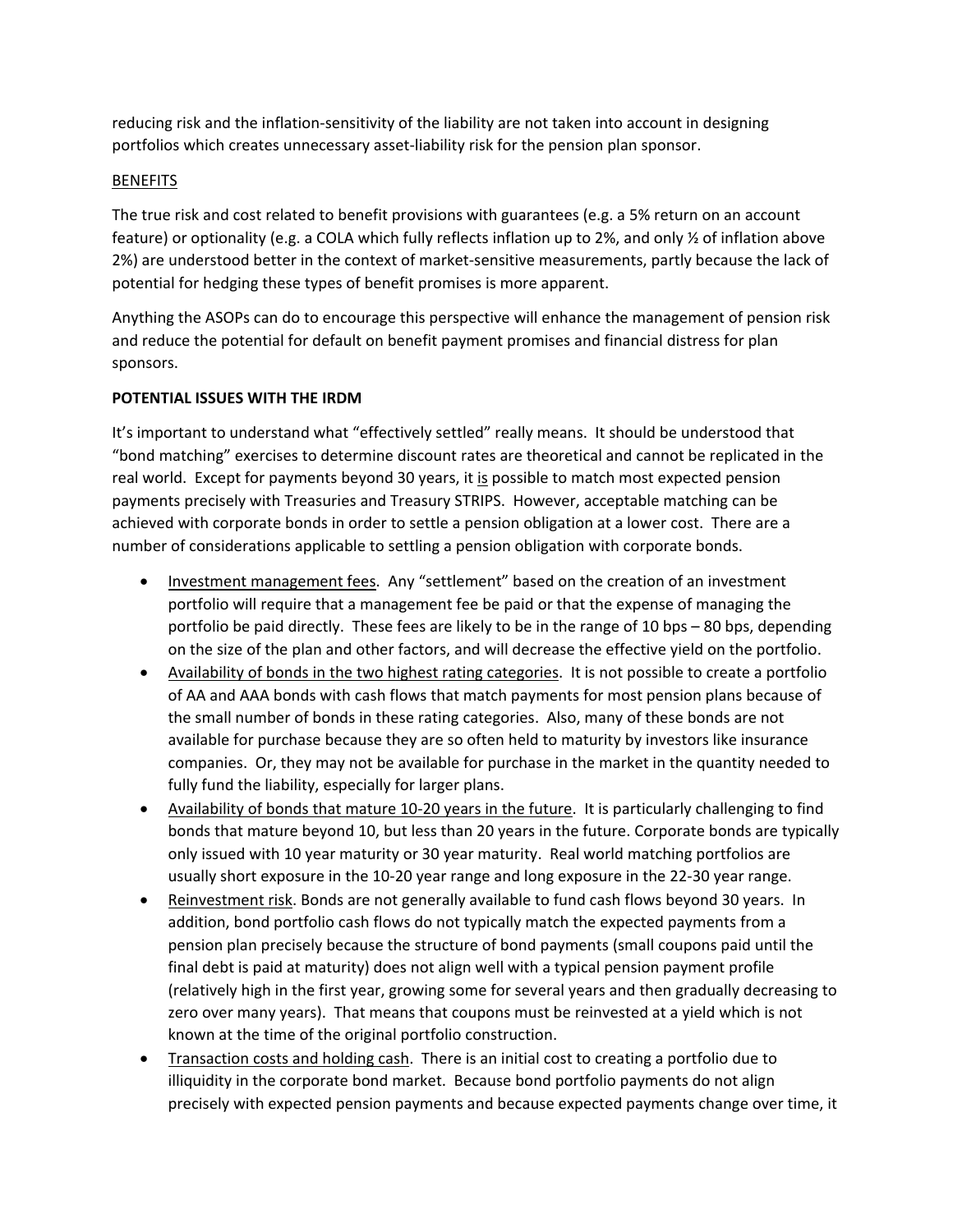is necessary to buy and sometimes to sell (for example if a bond is downgraded) bonds which generates transaction costs mostly related to illiquidity. In addition some cash is held by a portfolio from the time the cash is generated (for example by a coupon payment) until the time it is needed to make benefit payments.

- Defaults and downgrades. If a portfolio of AA and AAA bonds is created, then some of the bonds may eventually default and not make the intended payments. When a bond in a settlement portfolio is downgraded out of the universe of the top two rating categories the portfolio will experience a loss in market value which is not reflected in the liability and a portfolio manager would need to decide whether to sell a bond which no longer meets the original criteria. If the bond is sold, a loss relative to the liability will be experienced, increasing the ultimate cost of settlement. For example, at the end of 2011 many AA-rated bonds for financial institutions were already viewed as high risk and bond matching portfolios for accounting purposes "cherry picked" these bonds to produce relative high rates. In fact, at the end of 2011, the average AA bond yield was higher than the average single‐A bond yield. Those higher risk bonds were downgraded in 2012 and exacerbated the large drop in discount rates between EOY 2011 and EOY 2012. Thus any portfolio invested in matching AA bonds in 2011 would have fallen substantially behind its liability target in 2012.
- Inflation sensitivity. Because there are no inflation-indexed corporate bonds, any part of a pension liability that is fully or partially sensitive to inflation could not be defeased with corporate bonds.
- Benefit provisions which can't be matched. Benefit provisions such as guaranteed rates of interest, cash balance interest rate crediting, and even lump sum payments (which fix rates during a 12‐month period) are not directly "defeaseable".

Typically the total impact of these factors could be expected to be between 50‐100 bps, depending on the size of the plan (which impacts the fee level) and how much impact from defaults and downgrades is anticipated. A real‐world bond portfolio will include single‐A and usually BBB bonds that will increase the yield on the portfolio and reduce the impact of bond availability, but also increase the potential for default risk. However, real world portfolios often include a mix of Treasury (often STRIPS) and corporate securities as well. Overall, the real world cost of settling a pension liability by investing in corporate bonds is probably about 10% higher than the cost of hypothetical AA or better portfolio. It is probably about 5% less than the cost of a hypothetical portfolio of Treasury securities.

For some plans, a true defeasement portfolio is much more complex than for traditional pension payments. For instance a defeasement portfolio for a cash balance plan (with a crediting rate equal to 30 year Treasury rates) would include the use of forward rates, the use of derivatives, and projecting the yield curve beyond 30 years to a much greater extent than for a typical pension plan (in order to develop the forward rates). COLA provisions with caps and floors also make the creation of a defeasement portfolio very challenging.

# **IRDM & UNIT CREDIT METHOD**

It is preferable to base the IRDM on the traditional unit credit method since this provides information about benefit security and settlement which is relevant for most pension plans – the exception being some public plans which may not be allowed to settle based on accrued benefits. The disadvantage of using TUC for the IRDM is that it muddles the impact of the cost method with the impact of investment